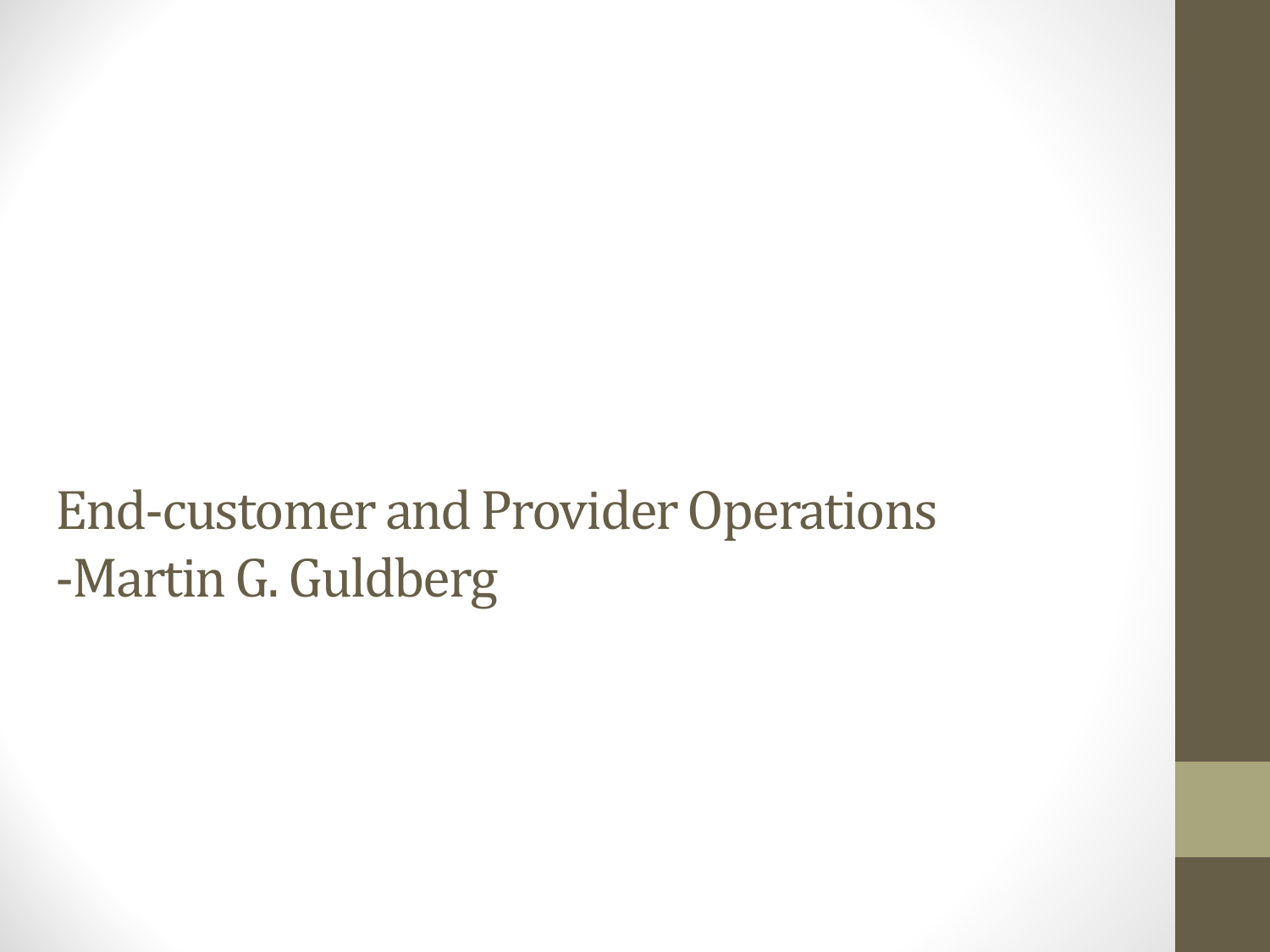# **Outline**

- **What is an outage?**
- **Outage Root Cause Analysis (RCA) and Eradication**
- **New Project Bugs/RCA**

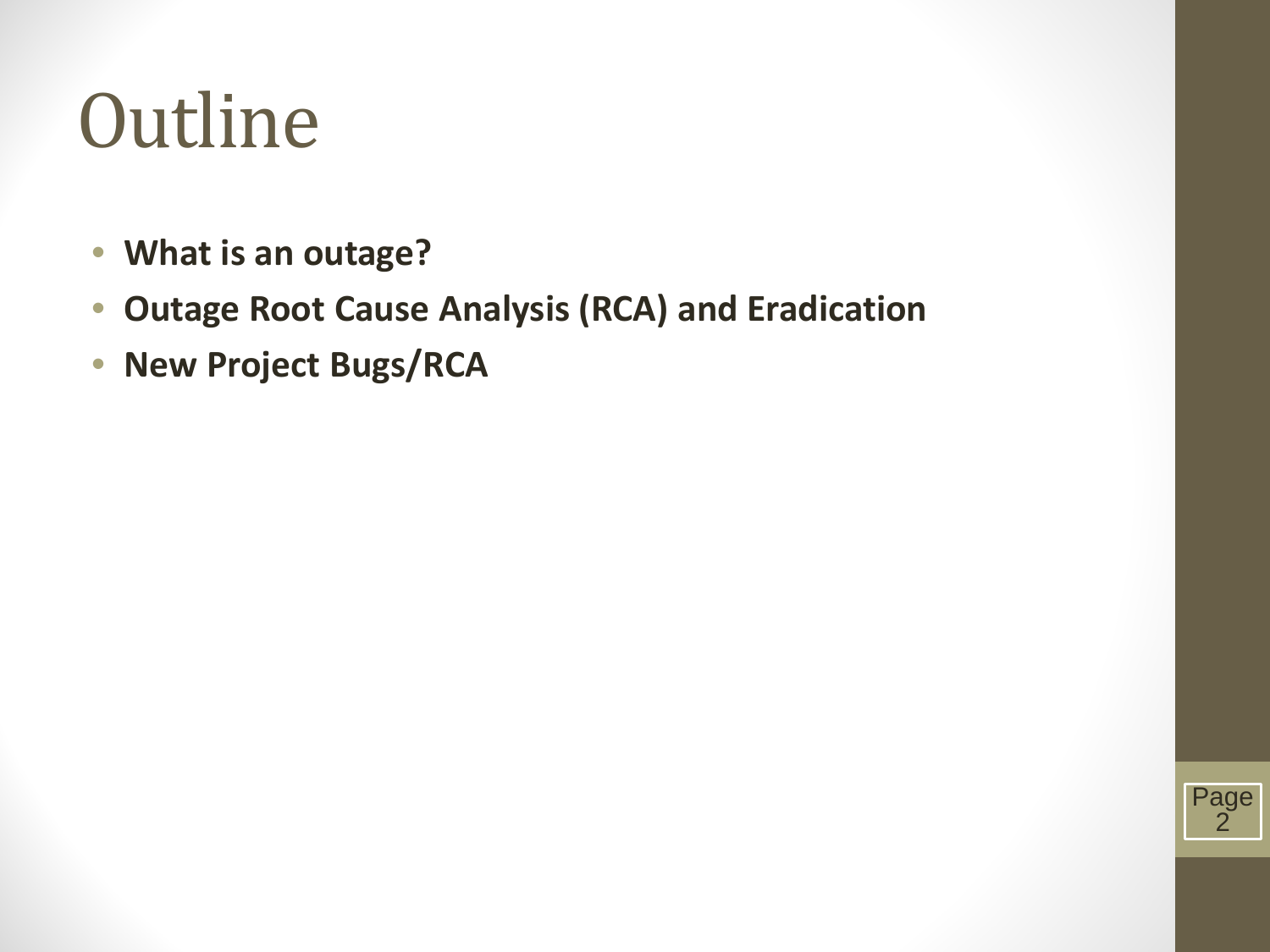# What is an outage?

Any node/card/blade/chassis/frame/process that drops "calls" (ex. data, SMS or voice) **IS** an outage!

• RCA needs to be treated as such no matter how brief

Provider responsibility is to our customers…no one else

#### Who is a "customer"?

- Mother/wife making *urgent* call/SMS with tired kids, flat tire, stuck on the side of a road
- Business person sending *critical* e-mail via an aircard
- Delivery person delivering a package *on time* relying on 'Navigator' to give timely directions
- Business email and video conferencing carried via 10Gbit Enet

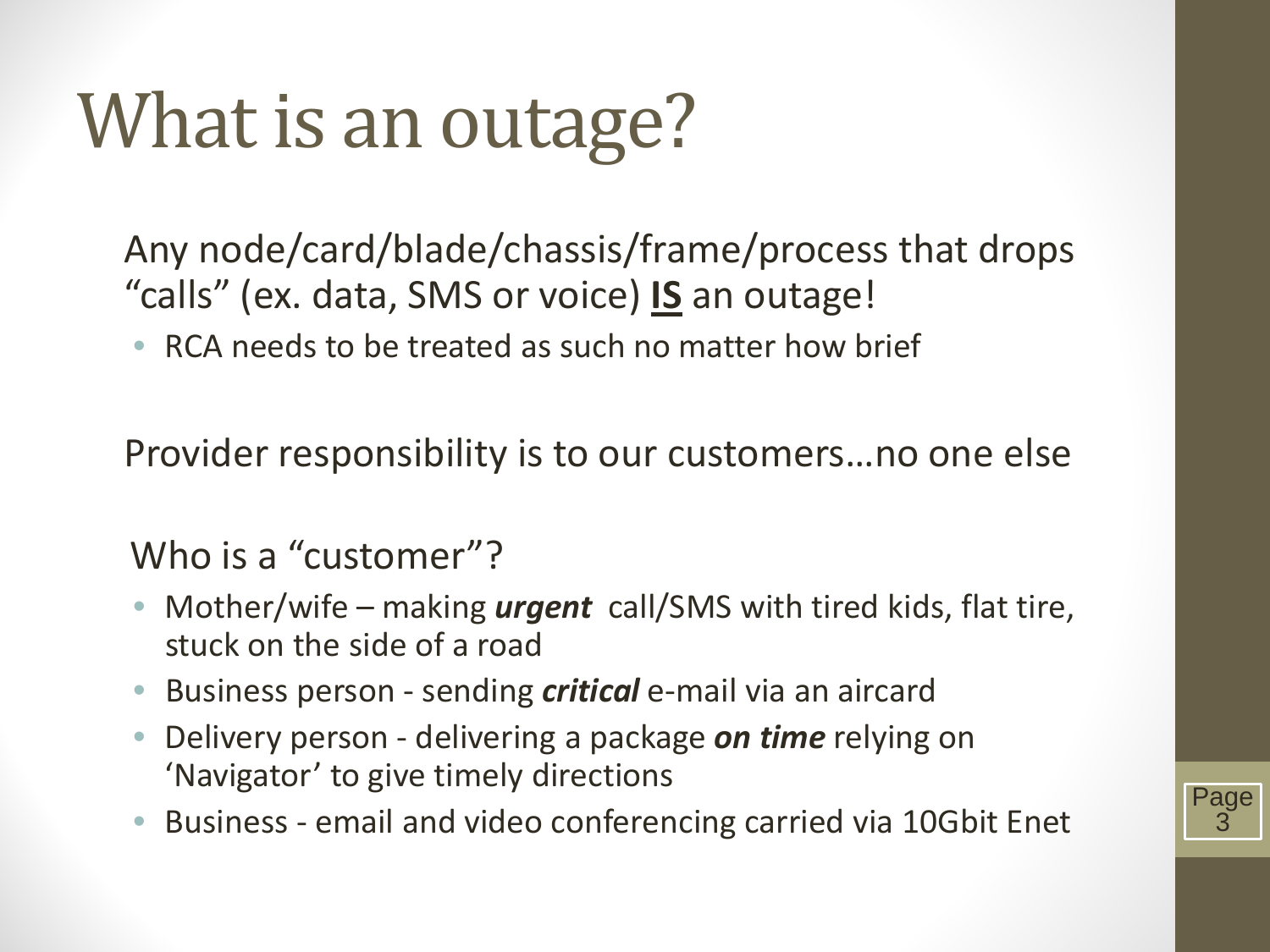# Outage RCA and Eradication

- **Priority 1 - Outage Restoration**
	- **If simplex outage, ensure traffic is on redundant equipment**
- **Priority 2 - Outage Risk assessment**
	- **Are customers or the system still at risk?**
		- **If yes…**
			- **Proper detection method required for all other nodes**
	- **Has the problem been replicated in a lab?**
	- **Has proposed workaround/fix/detection been tested in a lab?**
	- **Does the lab mirror commercial systems for testing the fix?**
		- **H/W type, S/W release, traffic loading, traffic mix, etc…**

### *Customers are NOT a lab to test the product on!*

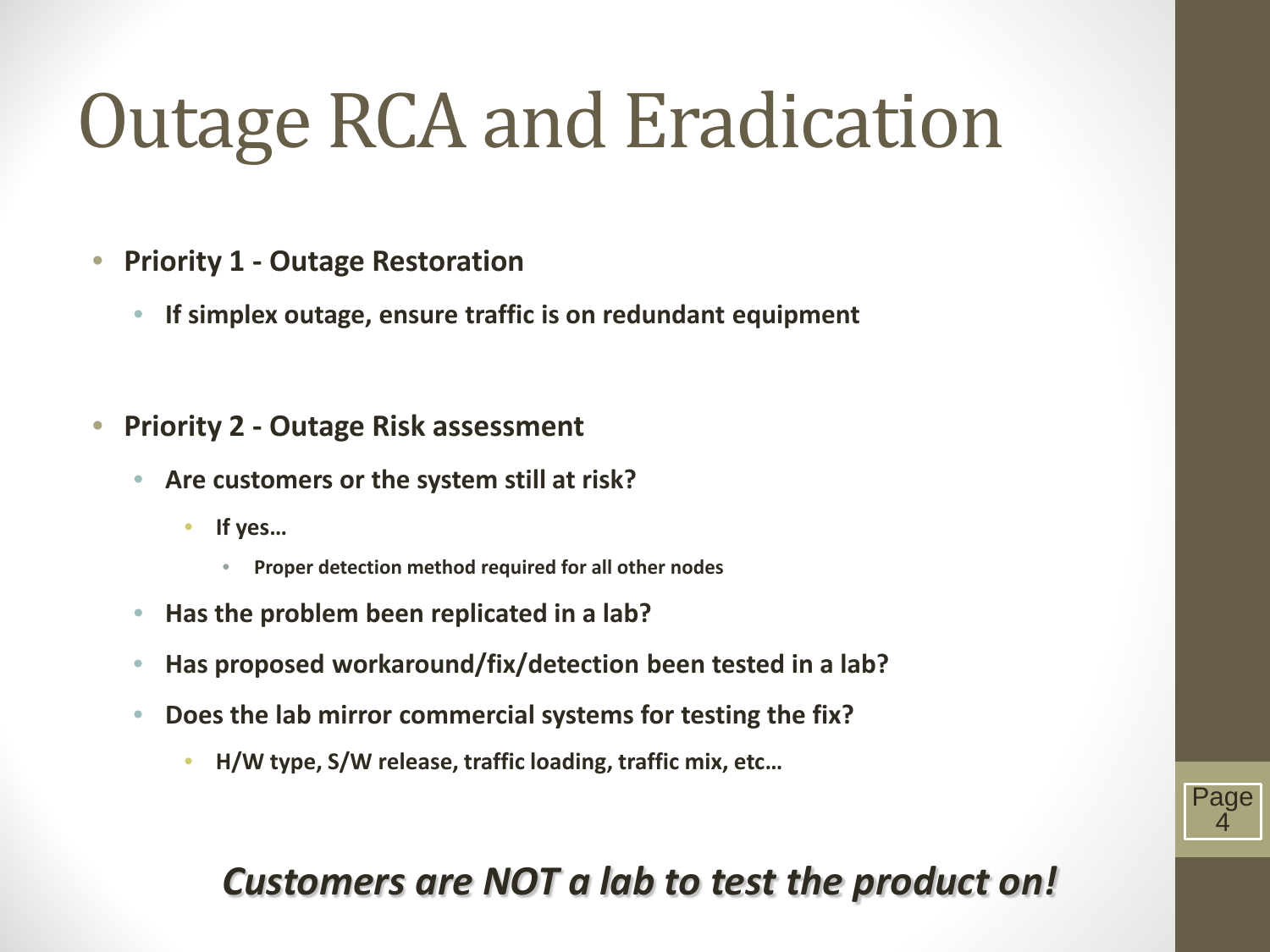## Outage RCA and Eradication

- **Priority 3 – Thorough RCA/Problem Eradication**
	- **Was data available from system to get a RCA?**
		- **System must put out sufficient data to determine a thorough RCA when outage occurs**
			- **Examples: Core dump, stack dump, register snapshot, etc…whatever is needed to get a thorough RCA**

Page 5

- **Can the system be designed to not have the outage? "purposely flawed by design"**
	- **Simplex is better than duplex outage**
	- **Was there an alarm put out alerting the operator to the outage?**
		- **Were operations teams clear that the alarm meant there was an impacting problem?**
	- **Can system be change to alert of a problem BEFORE an outage?**
	- **How did defect escape labs to impact customers?**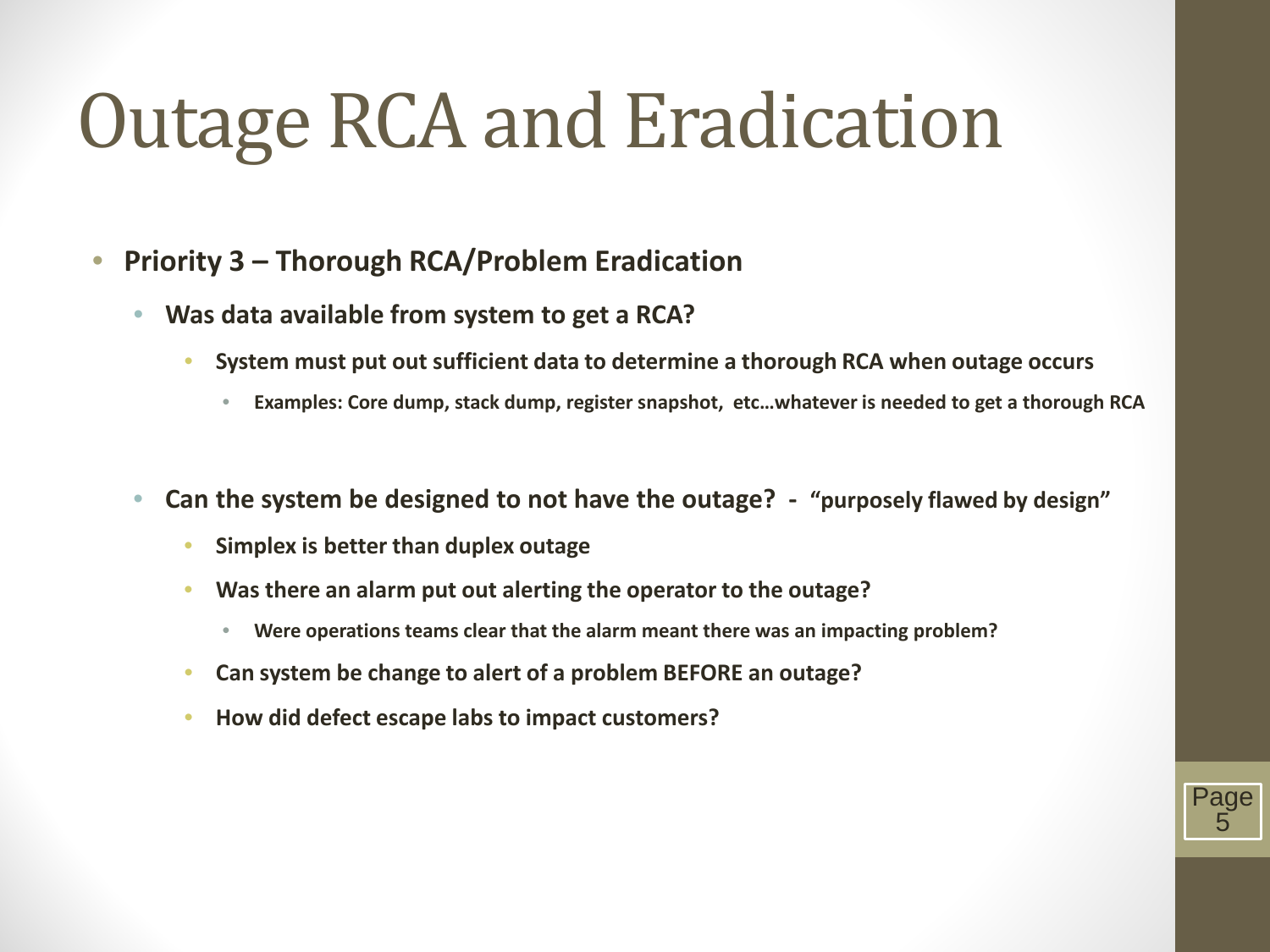# Outage RCA and Eradication

- **Priority 3 – Thorough RCA/Problem Eradication (cont.)**
	- **Turn key or single POC vendors**
		- **"We don't know what happened" – never an acceptable response**
		- **Did vendor get people on the conference bridge quickly enough?**
		- **Blaming a supplier is unacceptable**
	- **Is outage timeline accurate?**
	- **Known issues….why wasn't action taken to prevent the outage?**
		- **Vendors should supply original documentation of when known issue was discovered and demonstrate process improvements**

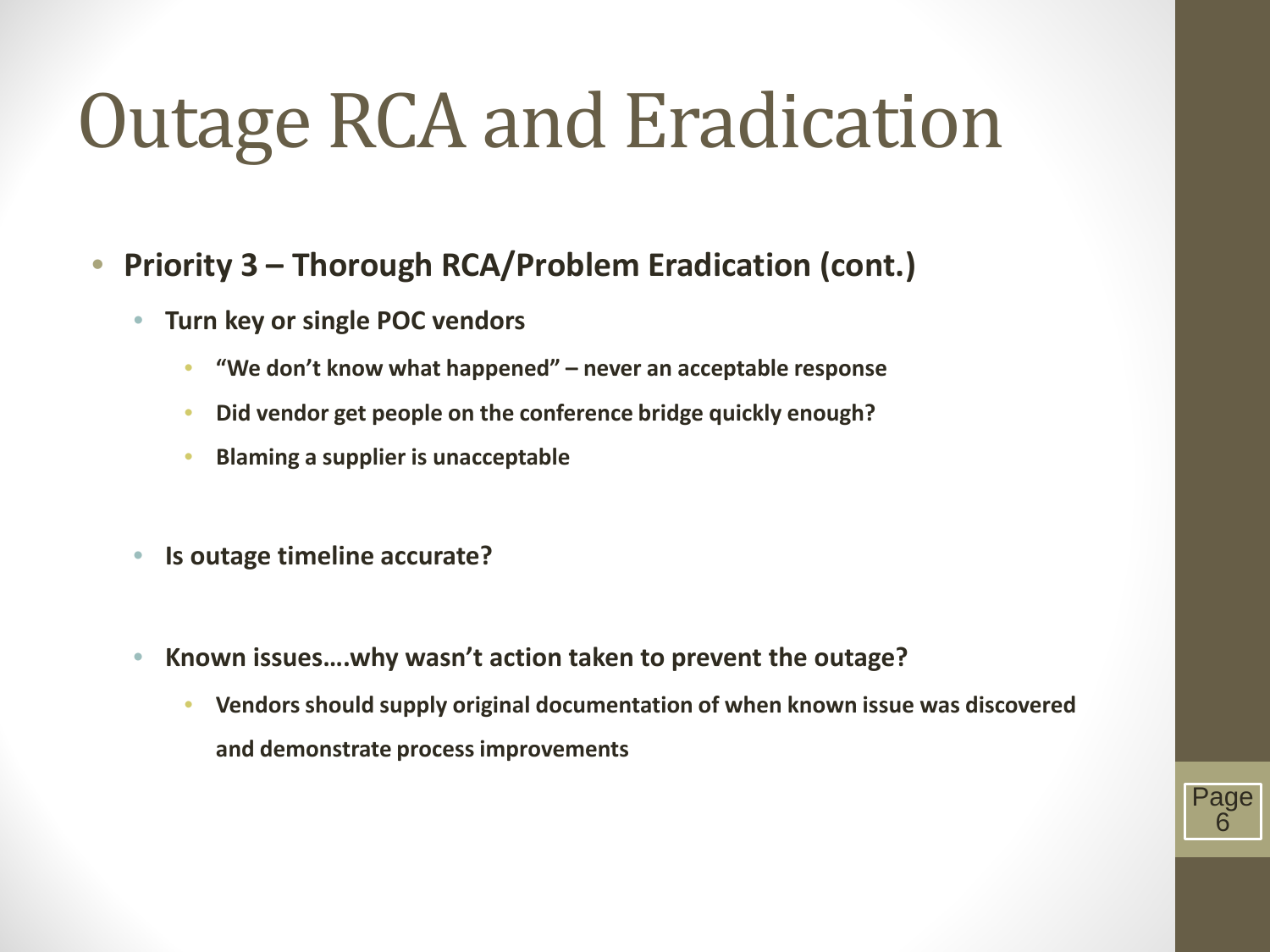# New Projects/Bug RCAs

- **Outages on pre-productions systems should be treated like a production outage**
- **RCA needed on escape defects/bugs**

*"Do our customers have to find 100 bugs and get 100 patches to fix the issues?!…OR will we do a thorough/meaningful review to see what systemic flaw is in the system?"*

• **How did defect escape vendor labs to impact customers?**